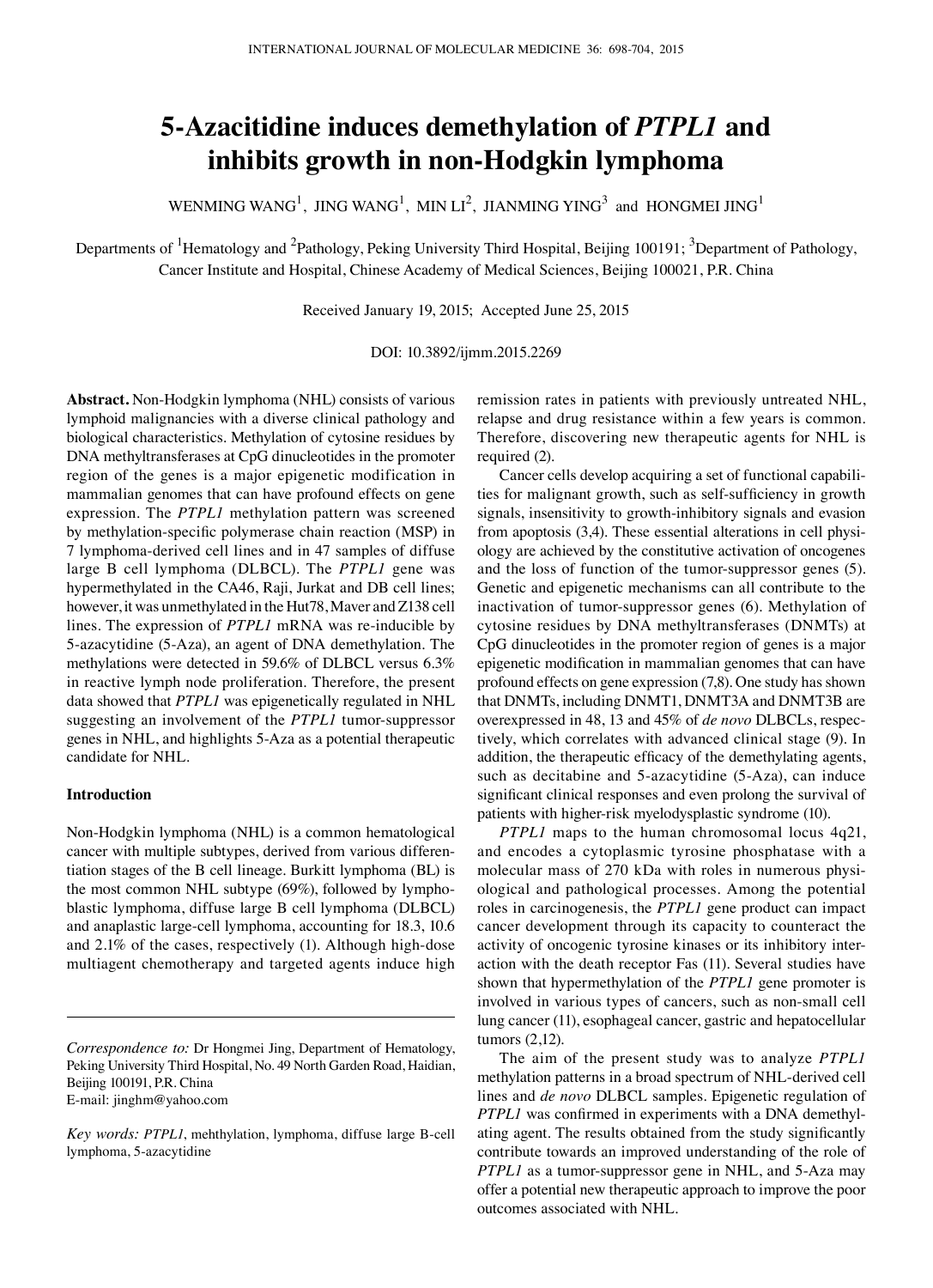### **Materials and methods**

## *Human cell lines*

*Cell culture.* The study included 7 cell lines, Hut78 (cutaneous T cell lymphoma cell line), Maver, Z138 (mantle cell lymphoma cell lines), CA46, Raji (Burkitt lymphoma cell lines), Jurkat (acute T cell lymphoma cell line) and DB (DLBCL cell line). All the cell lines, except CA46, were maintained in RPMI-1640 supplemented with 10% fetal bovine serum (FBS) (HyClone, Logan, UT, USA) and 1% antibiotics (Gibco-Invitrogen, Carlsbad, CA, USA). CA46 was maintained with RPMI-1640 supplemented with 20% FBS (HyClone) and 1% antibiotics (Gibco-Invitrogen). Cells were incubated at  $37^{\circ}$ C in a humid atmosphere at  $5\%$  CO<sub>2</sub> and split every 2-3 days depending on cell density.

*In vitro cytotoxicity assays.* Raji and Jurkat cells in the logarithmic growth phase were inoculated in a 96-well plate, with 100  $\mu$ l/well and a cell suspension density of  $2.5x10<sup>5</sup>/ml$ . The cells were randomly divided into the control and test groups medially with 4 duplicates/group. They were subsequently treated with 5-Aza at 0.1, 0.5, 1, 2, 5, 10, 20 and 50  $\mu$ mol/l for 24, 48 and 72 h, respectively. CCK-8 (10  $\mu$ l; Dojindo, Kumamoto, Japan) accompanied every sampling in each well. After 2 h of incubation, the absorption value (A) of each well was detected at the wavelength of 450 nm in a Quant spectrophotometer. Drug-free wells were used as a control and the no-cell wells with the same amounts of 5-Aza were used as blank controls. Cell inhibition rate (I%) was calculated using the following equation:  $I\% = [A(control) - A(treated)/A(control) - A(blank)] \times 100\%$ 

*Treatment with 5-Aza.* 5-Aza dissolved in normal saline was used to verify the effect on *PTPL1* expression. Three cells lines (CA46, Raji and Jurkat) were seeded at a density of  $2.5x10<sup>5</sup>$  cells/ml and 5-Aza was added at a final concentration of 20  $\mu$ mol/l for CA46, 15  $\mu$ mol/l for Raji and 3.5  $\mu$ mol/l for Jurkat. Cells were randomly assigned into 3 groups: Negative control group (added in normal saline), 5-Aza-24 h group (treated with 5-Aza for 24 h) and 5-Aza-48 h group (treated with 5-Aza-Cdr for 48 h). Cells were harvested, respectively, to prepare DNA and RNA.

*DNA extraction and bisulfite conversion.* Genomic DNA was extracted by the E.Z.N.A® Tissue DNA kit (Omega Bio‑Tek, Lilburn, GA, USA). DNA (200 ng) in a volume of 1-5  $\mu$ l and was subjected to treatment with sodium bisulfite using a CpGenome DNA modification kit (Epigentek, Farmingdale, NY, USA), according to the manufacturer's instructions. Modified DNA was stored at ‑80˚C until use.

*Methylation‑specific polymerase chain reaction (MSP).*  Modified DNA was subjected to two separate PCRs. MSP primers were designed to amplify the methylated or unmethylated alleles, and the Methylamp Universal Methylated DNA kit (Epigentek) was used as a positive control. Promoter methylation status was analyzed by MSP using methylated and unmethylated gene‑specific primers for *PTPL1* (12). Primers for *PTPL1* were 5'‑CGAGTAGTTTTA GCGGTTAC‑3' (sense) and 5'‑AAAACCTTCTAACGCGAA CGA‑3' (antisense) for the methylated reaction and 5'-TGTGAG TAGTTTTAGTGGTTAT‑3' (sense) and 5'‑CAAAACCTT CTAACACAAACAA‑3' (antisense) for the unmethylated reaction. These primer sets were designed to amplify 160 and

163 bp, respectively. The methylation promoter was: 95˚C for 5 min; 40 cycles of 95˚C for 50 sec, 58˚C for 1 min and 72˚C for 1 min; and a final extension at 72˚C for 10 min; the unmethylation promoter was: 95˚C for 5 min; 40 cycles of 95˚C for 50 sec,  $60^{\circ}$ C for 1 min and 72°C for 1 min; and a final extension at 72˚C for 10 min. Amplified products were visualized under an ultraviolet gel imaging system using the GeneSnap System (Multi Genius; Syngene, Cambridge, UK) following electrophoresis in 2% agarose gels containing the GelRed Nucleic Acid Gel Stain. For each case, MSP results were scored when a clearly visible band on the electrophoresis gel with the methylated and/or the unmethylatated primers were observed. Results from triplicate experiments were used to determine methylation status.

*RNA isolation and reverse transcription‑polymerase chain reaction (PCR).* RNA was isolated using TRIzol (Gibco‑Invitrogen), according to the manufacturer's instructions. Total cellular RNA  $(1 \mu g)$  was reverse transcribed using the GoScript™ Reverse Transcription system (Promega, Madison, WI, USA). Primers were: *PTPL1* forward, 5'‑GCG CTCCAGTAGCAGGAC‑3' and reverse, 5'‑TCATCTGTA AATGACACACTAC‑3'; and glyceraldehyde 3‑phosphate dehydrogenase (*GAPDH*; as a control) forward, 5'‑GGAGCG AGATCCCTCCAAAAT‑3' and reverse, 5'‑GGCTGTTGT CATACTTCTCATGG‑3'. Amplified products were visualized under an ultraviolet gel imaging system using the GeneSnap System (Multi Genius; Syngene) following electrophoresis in 2% agarose gels containing a GelRed Nucleic Acid Gel Stain.

*Western blot analysis.* Protein was extracted from Hut78, Maver, Z138, CA46, Raji, Jurkat and DB cell lines. Protein concentrations of cells were determined using a bicinchoninic acid protein assay kit (Applygen Technologies Inc., Beijing, China). Western blot analyses were performed using the following primary antibodies: Anti-PTPL1 (1:200; sc-15356) and anti-β‑actin (1:1,000; sc‑130656) (both from Santa Cruz Biotechnology, Inc., Dallas, TX, USA). Lysates (60  $\mu$ g) were resolved on sodium dodecyl sulfate-polyacrylamide gel electrophoresis gels (PTPL1 8% and β-actin 10%) and transferred to NC membranes. Membranes were blocked with 5% bovine serum albumin in Tris-buffered saline and Tween 20 and primary antibodies (Abs) were added overnight. Fluorescently labeled secondary antibodies (1:10,000) were used and the membranes were scanned using the Odyssey Infrared Imaging system (both from LI‑COR Biosciences, Lincoln, NE, USA).

#### *Patients*

*Patient selection*. The formalin-fixed paraffin-embedded (FFPE) tissues of 47 DLBCL patients and 16 reactive lymph nodes (as control) were evaluated. The archived FFPE tissues were obtained from the Department of Pathology, Peking University Third Hospital (Beijing, China). The patients were diagnosed according to the criteria of the 2008 World Health Organization classification and were clinically staged according to the Ann Arbor classification. Clinical outcomes were evaluated according to the standard international criteria.

*DNA extraction, bisulfite conversion and MSP.* Genomic DNA of 47 patient samples and 16 reactive lymph nodes were extracted using the E.Z.N.A<sup>®</sup> FFPE DNA kit (Omega Bio-Tek). DNA (200 ng) in a volume of 1-5  $\mu$ l was subjected to treatment with sodium bisulfite using a CpGenome DNA modification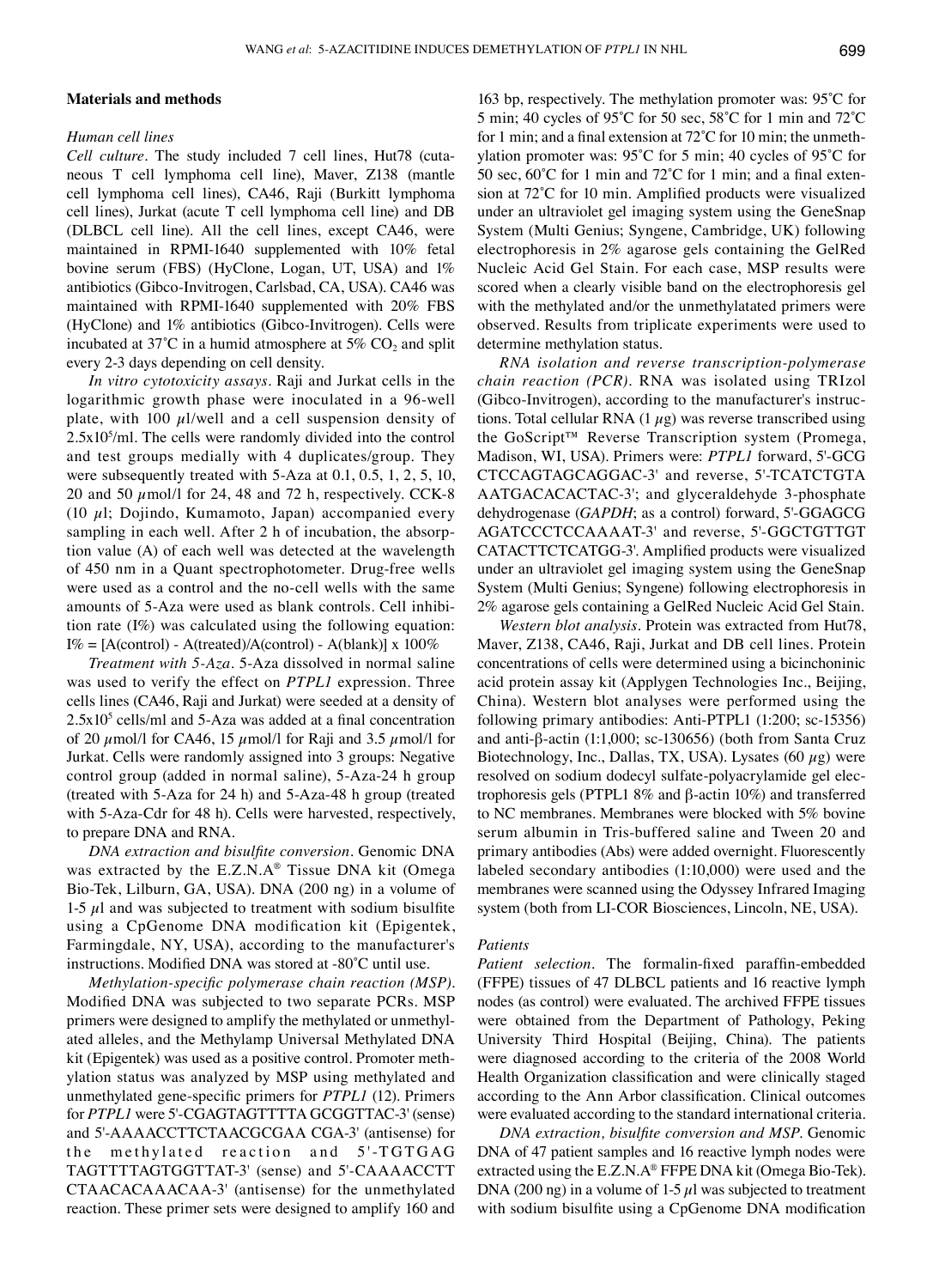kit (Epigentek). The reaction system and reaction conditions of MSP were the same as the experimental cell lines.

*Statistical analysis.* Statistical analyses were carried out with Social Sciences software (SPSS, version 20.0; IBM Corp., Armonk, NY, USA). Pairwise correlations between the methylation status of DLBCL and control patients, and the germinal center phenotype (GCB) and non-GCB patients were investigated by  $\chi^2$  test or Fisher's exact test where appropriate. Statistical significance was set at the two-sided 5% comparison wise. P<0.05 was considered to indicate a statistically significant difference.

### **Results**

#### *Human cell lines*

*Analysis of PTPL1 gene methylation in lymphoma cell lines.* The *PTPL1* methylation pattern was analyzed by MSP. Following bisulfite conversion of DNA, the methylation status of *PTPL1* was determined with MSP in the lymphoma cell lines. According to MSP, *PTPL1* was methylated in the CA46, Raji, Jurkat and DB cell lines and unmethylated in the Hut78, Maver and Z138 cell lines (Fig. 1).

*PTPL1 mRNA expression in lymphoma cell lines.* To evaluate the correlation between methylation of the *PTPL1* and *PTPL1* transcription, reverse transcription PCR was performed with cDNA from the lymphoma cell lines. The expression of *PTPL1* mRNA was ubiquitously expressed at different levels in Hut78, Maver and Z138 cells, but silenced in CA46, Raji, Jurkat and DB cells (Fig. 2).

*PTPL1 protein expression in lymphoma cell lines.*  Further examination was performed on the PTPL1 protein. The expression of the PTPL1 protein was ubiquitously expressed at different levels in Hut78, Maver and Z138 cells, but silenced in CA46, Raji, Jurkat and DB cells (Fig. 3). In the majority of the lymphoma cell lines, *PTPL1* gene expression was inversely correlated with *PTPL1* hypermethylation. This suggests that *PTPL1* is regulated by DNA methylation in lymphoma cells.

*5‑Aza induces growth inhibition of Raji and Jurkat cells lines.* Cell proliferation was detected using the CCK8 kit after 12, 24, 48 and 72 h treatment (Fig. 4). 5-Aza inhibited the proliferation of Raji and Jurkat cells in a concentration-dependent manner. Patterns of the inhibition efficiency differ in different cell lines.

*Restoration of PTPL1 gene expression by 5‑Aza, a DNMTs inhibitor. PTPL1* re-expression was investigated following treatment of CA46, Raji and Jurkat cells lines with the DNMTs inhibitor 5-Aza. 5-Aza treatment increased *PTPL1* mRNA expression compared to the untreated control in the cell lines. In CA46, Raji and Jurkat cells, treatment with 5-Aza lead to re-expression of *PTPL1* at 48 h (Fig. 5). The final half inhibitory concentrations were 20  $\mu$ M for CA46, 15  $\mu$ M for Raji and 3.5  $\mu$ M for Jurkat, respectively.

## *Patients*

*Patient characteristics.* Forty-seven samples were screened and 23 samples were followed up. Among the 23 follow-up patients, there were 11 males and 12 females, with a median age of 63 years (range, 26-81 years). Of the 23 patients,



Figure 1. Representative analyses of the methylation of *PTPL1* in multiple lymphoma cell lines. M, methylated; U, unmethylated; Hut78, cutaneous T cell lymphoma; Maver and Z138, mantle lymphoma; CA46 and Raji, Burkitt's lymphoma; Jurkat, acute T cell lymphoma cell line; DB, diffuse large B cell lymphoma.



Figure 2. Expression of *PTPL1* mRNA in lymphoma cell lines. *PTPL1* mRNA expression was detected by semi-quantitative reverse transcription-polymerase chain reaction, with *GAPDH* as a control. The expression of *PTPL1* mRNA was ubiquitously expressed at different levels in Hut78, Maver and Z138 cells, but silenced in CA46, Raji, Jurkat and DB cells.



Figure 3. Western blott analysis of the PTPL1 protein in Hut78, Maver, Z138, CA46, Raji, Jurkat and DB cell lines, with β-actin as a control. The PTPL1 protein was ubiquitously expressed at different levels in Hut78, Maver and Z138 cells, but silenced in CA46, Raji, Jurkat and DB cells.

5 (21.7%) were stage I, 6 (26.1%) were stage II, 2 (8.7%) were stage III, and 10 (43.5%) were stage IV. Using the Hans classification model, 9 cases were GCB and 14 were non-GCB, with a GCB:non-GCB ratio of 1:1.5 (Table I).

*Promoter methylation status of DLBCL and reactive lymph node patients.* Among the 47 DLBCL cases, the promoter of gene *PTPL1* was methylated in 59.6% (28/47) (Fig. 6), and unmethylated in 40.4% (19/47) (Table II).

In 9 GCB patients, the promoter of the *PTPL1* gene was methylated in 22.2% (2/9) and unmethylated in 77.8% (7/9). In the 14 non-GCB patients, the promoter of *PTPL1* was methylated in 64.3% (9/14) and unmethylated in 35.7% (5/14) (Table III). In the 16 reaction lymph node cases, the frequency of methylation was 6.3% (1/16), and the frequency of unmethylation was 93.8% (15/16).

*Statistical analysis.* The Fisher exact probability method was used to evaluate the difference of the number of methylated *PTPL1* promoters between DLBCL patients and reactive lymph node cases, GCB group and non-GCB group. The difference of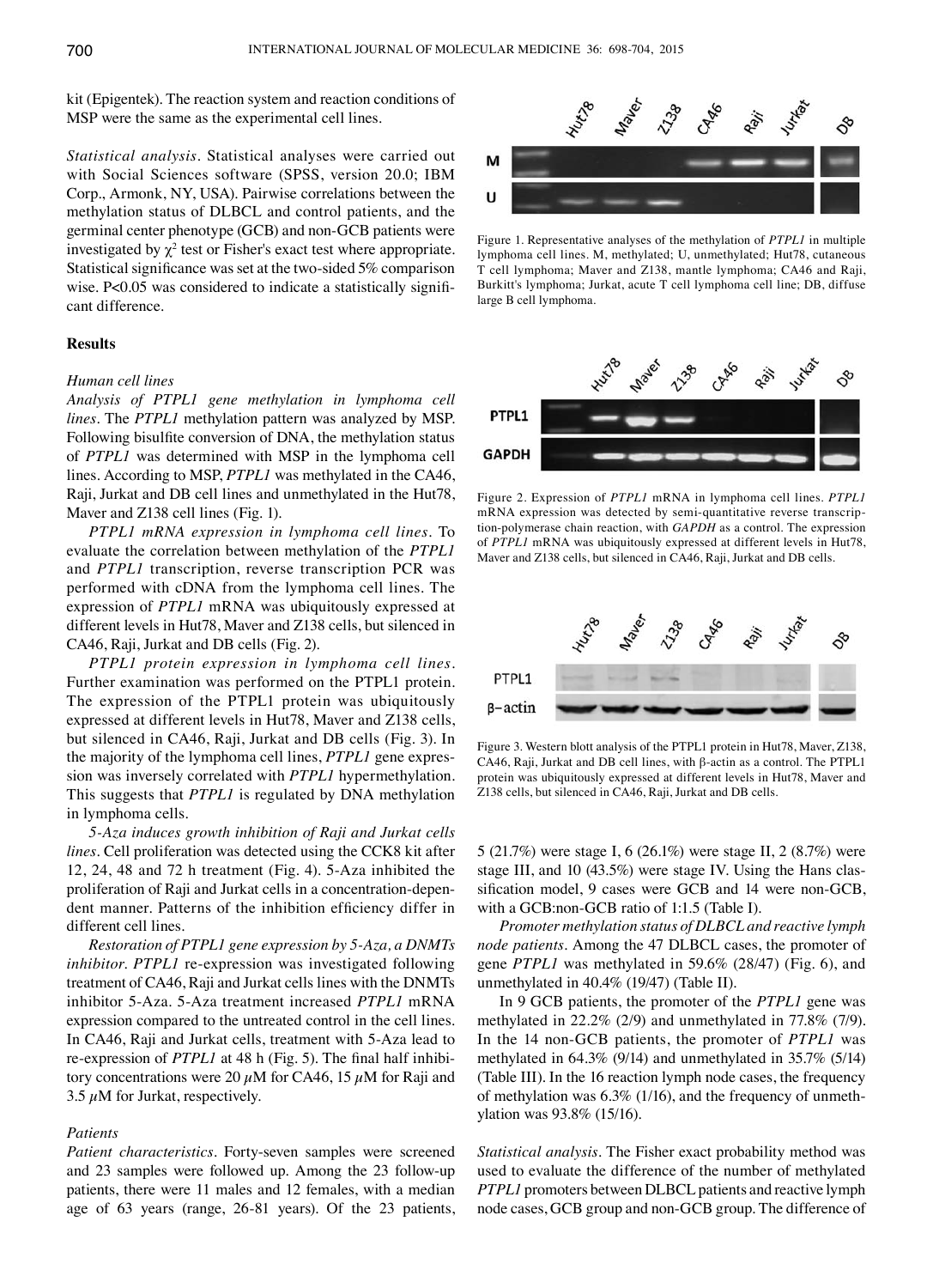

Figure 4. 5-Azacytidine (5-Aza) induces growth inhibition of (A) Raji and (B) Jurkat cells lines.





Figure 6. Methylation pattern of *PTPL1* in diffuse large B cell lymphoma patients.

Figure 5. Restoration of *PTPL1* gene expression by 5-azacytidine (5-Aza). 5-Aza induced the re-expression of the *PTPL1*. Re-expression of *PTPL1* was observed after 48 h of treatment with 5-Aza.

methylated *PTPL1* promoters between the GCB and non-GCB group was not statistically significant (P=0.089).

## **Discussion**

the number of methylated *PTPL1* promoters between DLBCL patients and reactive lymph node proliferation cases was statistically significant (P<0.001). The difference of the number of The aim of the present study was to identify novel methylated biomarkers in lymphoma and to explore potential new therapeutic targets. The methylation pattern of the *PTPL1*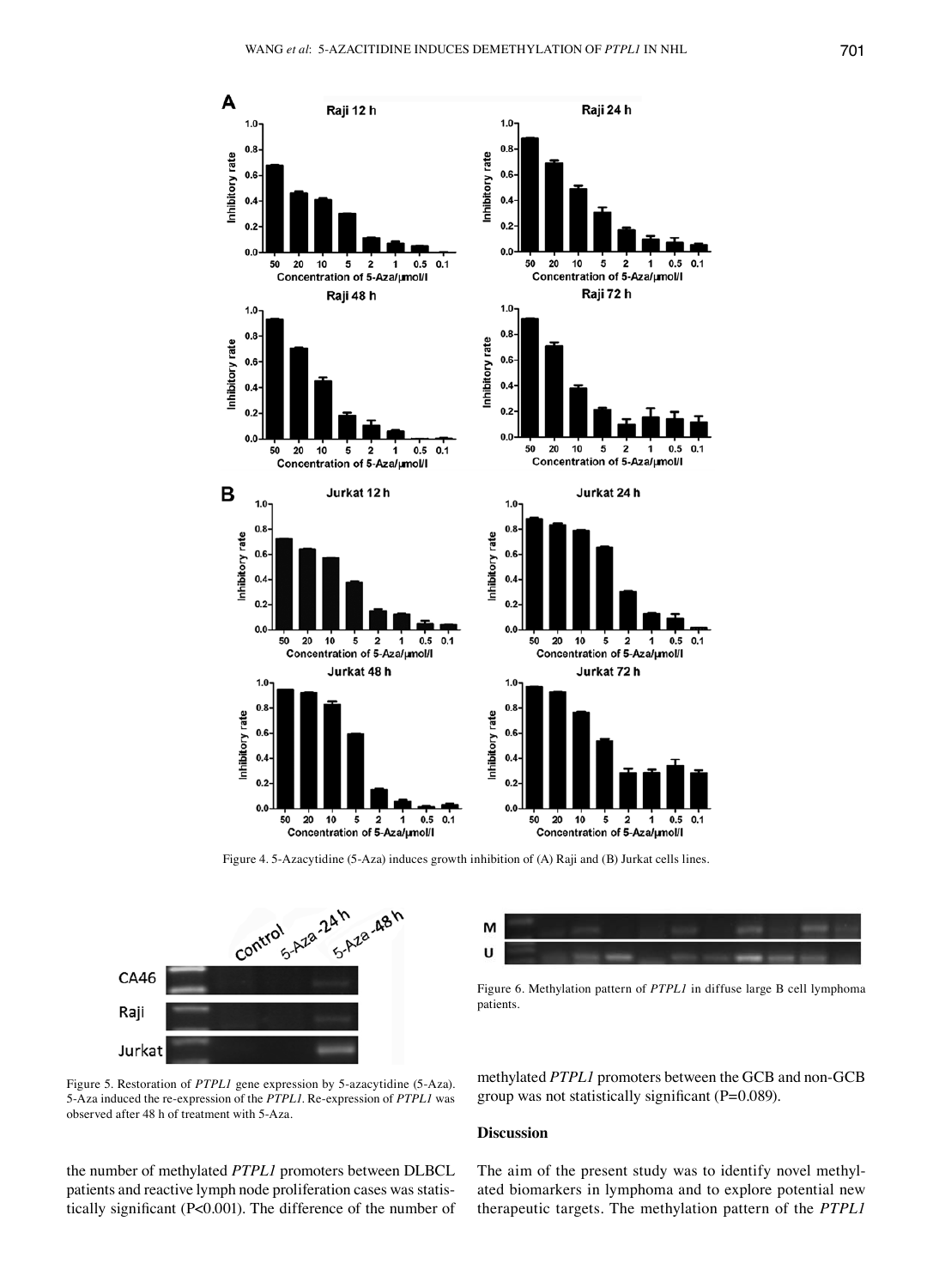Table I. Clinical characteristics of 23 patients with DLBCL.

| Clinical characteristic | Patients, $n$ (%) |
|-------------------------|-------------------|
| Gender                  |                   |
| Male                    | 11(47.8)          |
| Female                  | 12(52.2)          |
| Age, years              |                   |
| < 65                    | 15(65.2)          |
| >65                     | 8(34.8)           |
| Stage                   |                   |
| I                       | 5(21.7)           |
| П                       | 6(26.1)           |
| Ш                       | 2(8.7)            |
| IV                      | 10(43.5)          |
| <b>Type</b>             |                   |
| GCB                     | 9(39.1)           |
| Non-GCB                 | 14(61.9)          |

DLBCL, diffuse large B cell lymphoma; GCB, germinal center phenotype.

Table II. *PTPL1* methylation pattern in DLBCL patients.

| Patients                        | Methylated, $n$ (%) | Unmethylated, $n$ (%)                                              |
|---------------------------------|---------------------|--------------------------------------------------------------------|
| $DLBCL, n=47$                   | 28 (59.6)           | 19 (40.4)                                                          |
| Reactive lymph<br>nodes, $n=16$ | 1(6.3)              | 15(93.7)                                                           |
|                                 |                     | Fisher's exact test P<0.001. DLBCL, diffuse large B cell lymphoma. |

Table III. *PTPL1* methylation pattern in GCB and non-GCB patients.

| Patients        |         | Methylated, $n$ (%) Unmethylated, $n$ (%) |
|-----------------|---------|-------------------------------------------|
| $GCB, n=9$      | 2(22.2) | 7(77.8)                                   |
| Non-GCB, $n=14$ | 9(64.3) | 5(35.7)                                   |

Fisher's exact test P=0.089. DLBCL, diffuse large B cell lymphoma; GCB, germinal center phenotype.

gene was investigated in certain lymphoma-derived cell lines and 47 DLBCL cases. *PTPL1* was methylated in two Burkitt lymphoma cell lines (CA46 and Raji), one acute T cell lymphoma cell line (Jurkat) and one DLBCL cell line (DB); and unmethylated in the cutaneous T cell lymphoma cell line (Hut78), and in two mantle cell lymphoma cell lines (Maver and Z138). The methylated frequency of *PTPL1* in DLBCL patients was significantly higher compared to the non-malignant lymphoid control. Shi *et al* (13) reported that there were significant differences in DNA methylation between pre-germinal and germinal center-derived NHL. In general, germinal center-related lymphomas (follicular lymphoma and DLBCL) have more methylation compared to non-germinal center lymphoma (mantle cell lymphoma and chronic lymphocytic leukemia/lymphoma) (14). The present study shows that the *PTPL1* methylation frequency of non-GCB was higher compared with GCB. Clinically, the malignancy of non-GCB is higher compared with GCB, and prior to the appearance of rituximab, the prognosis of non-GCB was worse compared with GCB (15). Hypermethylation of the *PTPL1* promoter was also identified in a small number of carcinomas, including gastric and hepatocellular tumors, with 8/12 hepatocellular tumors presenting with significant methylation patterns (16). In addition, the methylation pattern of several genes were identified in lymphoma, such as SHP1, CD44, DAPK, GSTP1, MGMT, P14, P15, P16, P33, RB1, hMLH1, CDH1, APC, RASSFA1, TIMP3, VHL and BLU (17‑20). Epigenetic abnormalities affecting histone-modifying enzymes and regulators, such as histone deacetylases (HDACs), have also been described in lymphoma (21). The methylation of lysine 9 and lysine 27 of histone H3 (H3K9me and H3K27me) can lead to transcriptional repression of the target gene; however, the methylation of lysine 4 and lysine 36 of histone H3 (H3K4me and H3K36me) can lead to transcriptional activation of the target gene (22,23). These all indicate that epigenetic alterations of gene expression are important in the development of tumorigenesis. The present study also confirmed this by showing that methylation of the promoter region of *PTPL1* correlates with lymphoma.

In addition, the present study has detected *PTPL1* mRNA in cell lines. To compare this finding with the methylation patterns of the previously described cell lines, the expression of *PTPL1* mRNA was ubiquitously expressed at different levels in the unmethylated cell lines (Hut78, Maver and Z138) and silenced in the total methylated cell lines (CA46, Raji, Jurkat and DB). Methylation of cytosine residues at CpG dinucleotides in the promoter region of genes is a major epigenetic modification in mammalian genomes and can lead to the silencing of gene expression (24,25). Epigenetic regulation of *PTPL1* expression was also documented in other cancers. In a study using a total of 82 tumor cell lines, Ying *et al* (26) showed that the expression of *PTPL1* was frequently downregulated or silenced in NHL (94%, 15/16), Hodgkin lymphoma (50%, 3/6), breast (30%, 3/10), gastric (60%, 6/10) and hepatocellular (67%, 8/12) carcinoma cell lines. In another study, Lee *et al* (27) identified that *PTPL1* can be detected in 80% of hepatocellular carcinoma with a significant variation of the protein expression level by immunohistochemistry staining. The present findings indicate that this epigenetic alteration of *PTPL1* is a common phenomenon in lymphoma and may be an important approach to inactivate cancer-related genes in this disease. However, these results also show that DNA methylation is not the only reason for *PTPL1* silencing.

The *PTPL1* re-expression pattern was also investigated following treatment with the DNMTs inhibitor 5-Aza to further confirm the role of DNA methylation in *PTPL1* regulation. Re-expression of *PTPL1* mRNA emerged at 48h after treated with 5-Aza. 5-Aza exerts its action by inhibiting DNA methylation (via its incorporation into DNA at cytosine positions) during DNA replication. In general, their transport is mediated by the human concentrative nucleoside transporter 1 (hCNT1)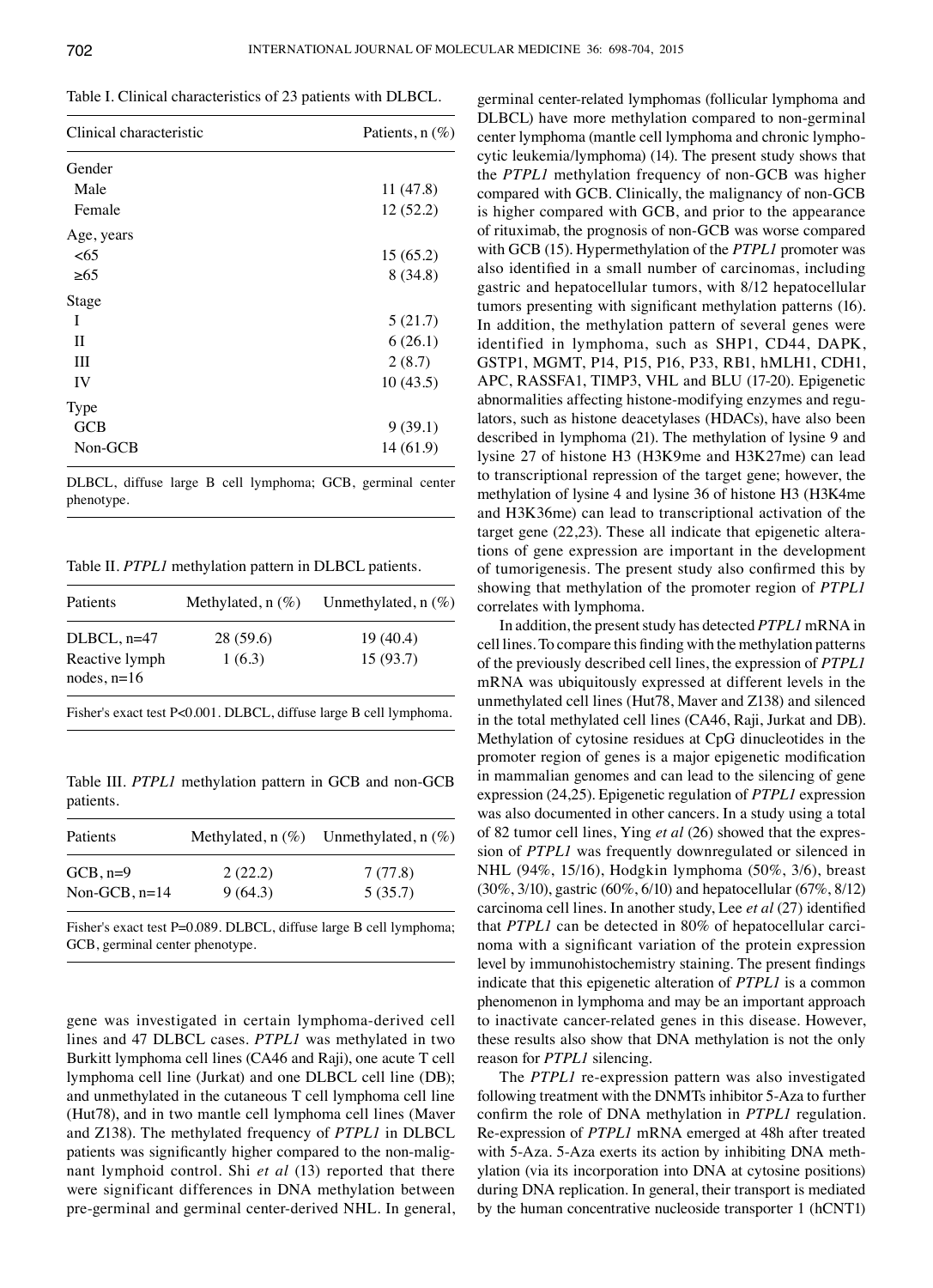followed by their phosphorylation and conversion into their active tri‑phosphate forms, namely 5‑Aza‑CTP (28). In this way, 5-Aza is able to interact with DNMTs, inhibit their activity and decrease overall DNA methylation levels. Therefore, the effect of 5-Aza on cell lines may be associated with the activity or expression of DNMT1, DNMT3A and DNMT3B (29). Overall, these data suggest that the DNA methyltransferase inhibitor 5-Aza was able to successfully lead to re-expression of *PTPL1* mRNA. The results confirmed that hypermethylation of *PTPL1* was responsible for gene silencing, as DNA demethylation resulted in reactivation of *PTPL1* transcription in the *PTPL1* hypermethylated cell lines. This may also support a tumor-suppressor role for *PTPL1* in lymphoma.

By contrast, the relative increase of *PTPL1* level in tumor tissues supports the role in tumor promotion. A high level of *PTPL1* mRNA expression in Kaposi's sarcoma, hepatocellular carcinomas, pancreatic adenocarcinomas, as well as with higher expression in T helper cells type 1 (which are resistant to apoptosis) versus T helper cells type 2 (which are sensitive to Fas ligand), also shows a correlation between tumor cell survival in the presence of *PTPL1* expression (11,30-32). In addition, investigators have shown relatively higher levels of *PTPL1* expression in multiple carcinomas compared to the normal adjacent tissue as detected by immunohistochemistry (33). Another previous study showed that in the process of dimethyl sulfoxide- and all-trans retinoic acid-induced differentiation in HL-60 cells, the increased resistance to death receptor-mediated apoptosis coincided with an increase in *PTPL1* (34). In CML, the resistance to death receptor-mediated apoptosis and the existence of leukemic stem cells were associated with an increase in *PTPL1* (35). A positive correlation between *PTPL1* expression and resistance to Fas-induced apoptosis has been shown in human T lymphotrophic virus (HTLV-I) infected T cell lines, ovarian cancer cell lines, human pancreatic cancer cell lines and squamous cell carcinomas of the head and neck cell lines (36). The presence of high *PTPL1* levels in tumor tissues may oppose *PTPL1* as a tumor suppressor. This may indicate that *PTPL1* has a role as a tumor promoter. The induction of *PTPL1* by an oncogene and relative increase of *PTPL1* levels in tumor tissues supports a role in tumor promotion. By contrast, epigenetic studies are more consistent with a role for *PTPL1* as a tumor suppressor. The impact of *PTPL1* on cancer is divided between its capacity to counteract the activity of oncogenic tyrosine kinases and its inhibitory interaction with the death receptor, Fas. The ability of *PTPL1* to inhibit signaling from growth factor receptors or oncogenes with tyrosine kinase activity can suppress tumor occurrence (37,38). By contrast, the ability of *PTPL1* to interact with the Fas receptor can promote tumor occurrence (39). Therefore, according to the tissue type and the cellular environment, different proportions of these two signaling pathways can lead to different biological effects. A complete understanding of epigenetic modifications of *PTPL1* and various *PTPL1* domains in mediating protein-lipid and protein-protein interactions will be critical in resolving the functional role of *PTPL1* in cancer. Establishing the precise function of *PTPL1* in NHL and understanding its mode of action will aid in our understanding of the use of *PTPL1* as a therapeutic target in NHL.

In the present study, the number of DLBCL cases was less, and that of subjects lost to follow-up was greater. More cases and future molecular studies are required to determine the role of *PTPL1* methylation in the development and progression of NHL.

In conclusion, the study showed that *PTPL1* expression is regulated by DNA methylation, not only in lymphoma cell lines, but also in the DLBCL patients. The loss of *PTPL1* mRNA is the consequence of *PTPL1* methylation and can be reversed by 5-Aza. Thus, 5-Aza may be further investigated as a novel therapeutic agent for NHL.

#### **Acknowledgements**

The authors would like to thank Professor Junmin Li (Shanghai Ruijin Hospital, China) for the provision of the DB cell lines.

#### **References**

- 1. Sherief AM, Elsafy UR, Abdelkhalek ER, Kamal NM, non-Hodgkin lymphoma: A study from a developing area in Egypt. Mol Clin Oncol 3: 139-144, 2015.
- 2. Bradley WD, Arora S, Busby J, Balasubramanian S, Gehling VS, Nasveschuk CG, Vaswani RG, Yuan CC, Hatton C, Zhao F, et al: EZH2 inhibitor efficacy in non-Hodgkin's lymphoma does not require suppression of H3K27 monomethylation. Chem Biol 21: 1463-1475, 2014.
- 3. Miyazaki T, Atarashi Y, Yasumura S, Minatoya I, Ogawa K, Iwamoto M, Minemura M, Shimizu Y, Sato TA, Watanabe A, *et al*: Fas-associated phosphatase-1 promotes Fas-mediated apoptosis in human colon cancer cells: Novel function of FAP‑1. J Gastroenterol Hepatol 21: 84-91, 2006.
- 4. Yeh SH, Wu DC, Tsai CY, Kuo TJ, Yu WC, Chang YS, Chen CL, Chang CF, Chen DS and Chen PJ: Genetic characterization of fas-associated phosphatase-1 as a putative tumor suppressor gene on chromosome 4q21.3 in hepatocellular carcinoma. Clin Cancer Res 12: 1097-1108, 2006.
- 5. Eberth S, Schneider B, Rosenwald A, Hartmann EM, Romani J, Zaborski M, Siebert R, Drexler HG and Quentmeier H: Epigenetic regulation of CD44 in Hodgkin and non-Hodgkin lymphoma. BMC Cancer 10: 517, 2010.
- 6. Abaan OD and Toretsky JA: PTPL1: A large phosphatase with a split personality. Cancer Metastasis Rev 27: 205-214, 2008.
- 7. Guo H, Zhu P, Yan L, Li R, Hu B, Lian Y, Yan J, Ren X, Lin S, Li J, *et al*: The DNA methylation landscape of human early embryos. Nature 511: 606-610, 2014.
- 8. Lübbert M: DNA methylation inhibitors in the treatment of leukemias, myelodysplastic syndromes and hemoglobinopathies: Clinical results and possible mechanisms of action. Curr Top Microbiol Immunol 249: 135-164, 2000.
- 9. Amara K, Ziadi S, Hachana M, Soltani N, Korbi S and Trimeche M: DNA methyltransferase DNMT3b protein overexpression as a prognostic factor in patients with diffuse large B‑cell lymphomas. Cancer Sci 101: 1722‑1730, 2010.
- 10. Bejar R and Steensma DP: Recent developments in myelodysplastic syndromes. Blood 124: 2793-2803, 2014.
- 11. Freiss G and Chalbos D: PTPN13/PTPL1: An important regulator of tumor aggressiveness. Anticancer Agents Med Chem 11: 78-88, 2011.
- 12. Herman JG, Graff JR, Myöhänen S, Nelkin BD and Baylin SB: Methylation-specific PCR: A novel PCR assay for methylation status of CpG islands. Proc Natl Acad Sci USA 93: 9821‑9826, 1996.
- 13. Shi H, Guo J, Duff DJ, Rahmatpanah F, Chitima‑Matsiga R, Al‑Kuhlani M, Taylor KH, Sjahputera O, Andreski M, Wooldridge JE, *et al*: Discovery of novel epigenetic markers in non‑Hodgkin's lymphoma. Carcinogenesis 28: 60‑70, 2007.
- 14. Lossos IS: The DNA methylome: A novel biomarker. Blood 123: 1627-1628, 2014.
- 15. Bittenbring JT, Neumann F, Altmann B, Achenbach M, ReichrathJ, Ziepert M, Geisel J, Regitz E, Held G and Pfreundschuh M: Vitamin D deficiency impairs rituximab-mediated cellular cytotoxicity and outcome of patients with diffuse large B-cell lymphoma treated with but not without rituximab. J Clin Oncol 32: 3242-3248, 2014.
- 16. Hunter T: The role of tyrosine phosphorylation in cell growth and disease. Harvey Lect 94: 81-119, 1998-1999.